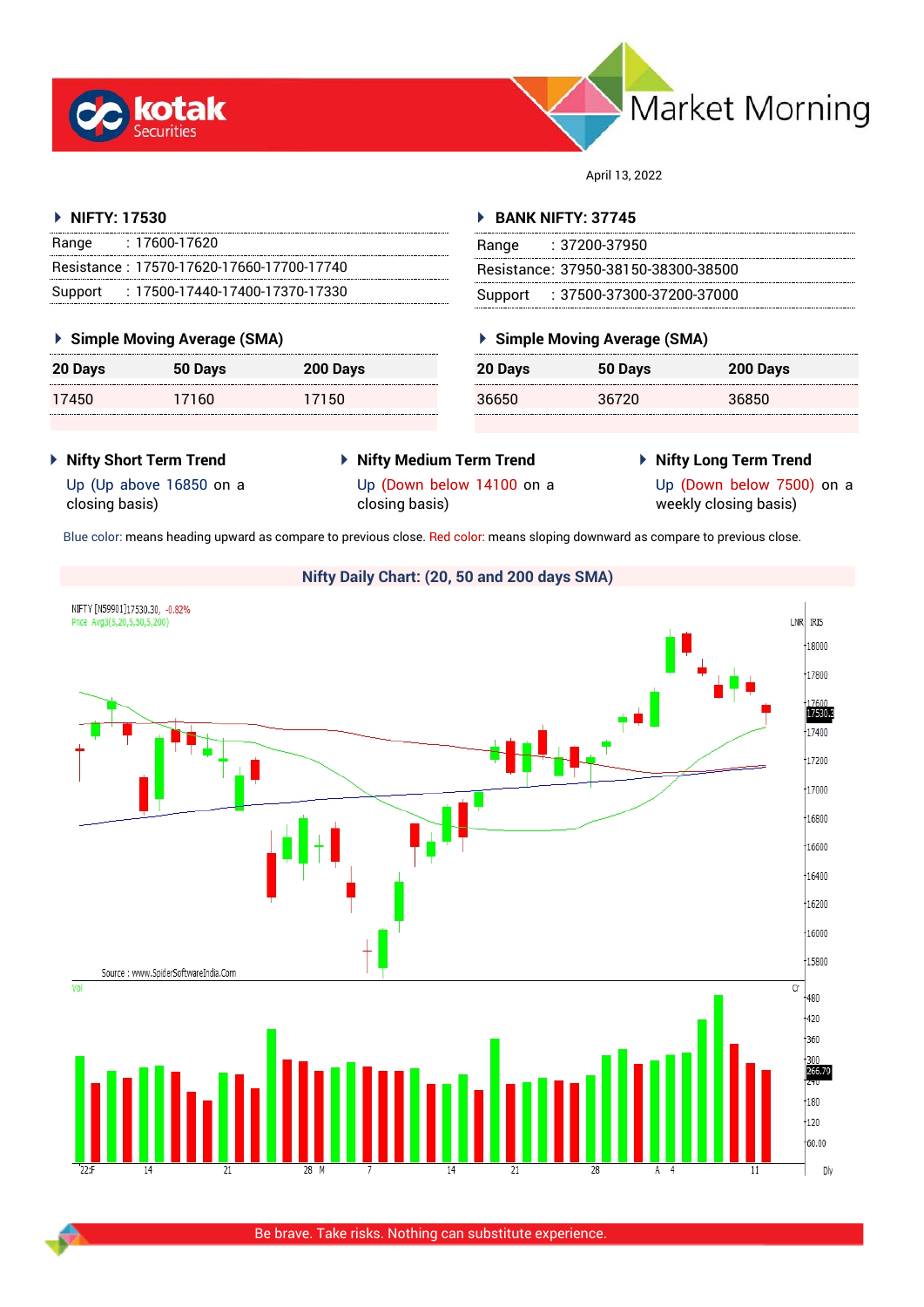#### **Market Analysis**

Sensex was down 412 points. After the gap down opening on Tuesday, the index broke the 17600/58876 import **Nifty/Sensex Daily View:** The benchmark indices witnessed a sharp fall in prices. Nifty was down 153 points while support level, which is the last week's lowest level and managed to close which is largely negative. between sectors. Reality and Metal indices were the biggest losers of 2.5 per cent, while banking stocks recovered sharply from day's lows. Technically, after a long time, the Nifty closed below the 10-day SMA and also formed a lower high on the intraday chart. We believe that the broader market structure is still on the weak side and a fresh uptrend rally is possible only after the 17620/58800 breakout. Below this, we could see further weakness up to 17400-17350/58200-58000. On the other hand, if the index manages to trade 17620/58800 it will move up to 17700/59100 and 17800/59400. Market structure is volatile so level based trading would be the ideal strategy for traders.

## **RATING SCALE (PRIVATE CLIENT GROUP)**

| <b>BUY</b>      | - | A condition that indicates a good time to buy a stock. The exact circumstances of the signal will be determined by the indicator that an<br>analyst is using.  |
|-----------------|---|----------------------------------------------------------------------------------------------------------------------------------------------------------------|
| SELL            | - | A condition that indicates a good time to sell a stock. The exact circumstances of the signal will be determined by the indicator that an<br>analyst is using. |
| Stop Loss Order | - | An instruction to the broker to buy or sell stock when it trades beyond a specified price. They serve to either protect your profits or<br>limit your losses.  |

#### **FUNDAMENTAL RESEARCH TEAM (PRIVATE CLIENT GROUP)**

Head of Research Auto & Auto Ancillary Transportation, Paints, FMCG Banking & Finance [shrikant.chouhan@kotak.com](mailto:shrikant.chouhan@kotak.com) arun.agarwal@kotak.com agarwal.amit@kotak.com Hemali.Dhame@kotak.com

**Jatin Damania Purvi Shah Rini Mehta K. Kathirvelu** Metals & Mining, Midcap Pharmaceuticals Research Associate Support Executive jatin.damania@kotak.com [purvi.shah@kotak.com](mailto:purvi.shah@kotak.com) rini.mehta@kotak.com [k.kathirvelu@kotak.com](mailto:k.kathirvelu@kotak.com) +91 22 6218 6440 +91 22 6218 6432 +91 80801 97299 +91 22 6218 6427

Oil and Gas, Information Tech Construction, Capital Goods & Midcaps sumit.pokharna@kotak.com pankajr.kumar@kotak.com

+91 22 6218 5408 +91 22 6218 6443 +91 22 6218 6439 +91 22 6218 6433

# **Sumit Pokharna** Pankaj Kumar

+91 22 6218 6438 +91 22 6218 6434

**Shrikant Chouhan Arun Agarwal Amit Agarwal, CFA Hemali Dhame**

#### **TECHNICAL RESEARCH TEAM (PRIVATE CLIENT GROUP)**

**Shrikant Chouhan Amol Athawale Sayed Haider**

[shrikant.chouhan@kotak.com](mailto:shrikant.chouhan@kotak.com) [amol.athawale@kotak.com](mailto:amol.athawale@kotak.com) Research Associate +91 22 6218 5408 +91 20 6620 3350 [sayed.haider@kotak.com](mailto:sayed.haider@kotak.com)

+91 22 62185498

#### **DERIVATIVES RESEARCH TEAM (PRIVATE CLIENT GROUP)**

+91 22 6218 5497 +91 33 6615 6273

**Sahaj Agrawal Prashanth Lalu Prasenjit Biswas, CMT, CFTe** [sahaj.agrawal@kotak.com](mailto:sahaj.agrawal@kotak.com) [prashanth.lalu@kotak.com](mailto:prashanth.lalu@kotak.com) [prasenjit.biswas@kotak.com](mailto:prasenjit.biswas@kotak.com)